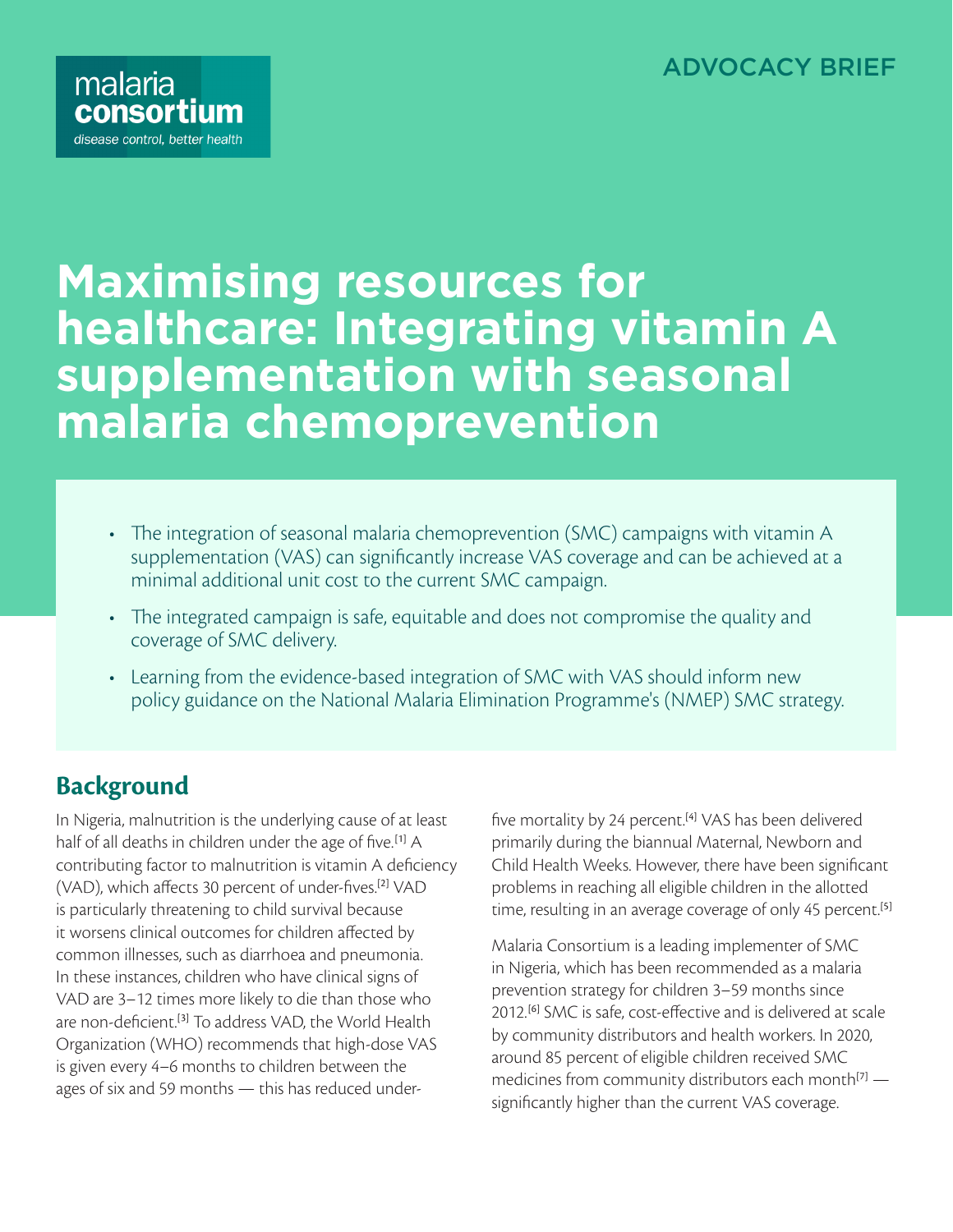## **Our view**

VAD among children under five is preventable and treatable. We believe that integrating our SMC campaign with VAS will contribute to a reduction in under-five deaths attributable to malnutrition, as fewer of these children will suffer from VAD. Given the current scale of SMC in Nigeria, SMC is a viable platform for increasing the coverage of VAS. In 2021, we reached around 16 million children in the country — just over a third of all children reached globally that year.

With minimal additional unit cost to the current SMC campaign, we estimate that over 23 million eligible children in Nigeria could receive at least one dose of VAS each year. VAD can be significantly reduced using a delivery mechanism that has been proved to be successful at scale. We are uniquely placed to support the Federal Ministry of Health (FMoH) to scale up and deliver this integrated campaign, given that, in 2022, we already support SMC delivery in 13 states.

# **Our experience**

We conducted an initial implementation research study in 2019 to test the feasibility and acceptability of co-implementing VAS with the SMC campaign in one local government area in Sokoto state.<sup>[9]</sup> The results demonstrated a significant increase in VAS coverage from two to 59 percent, without compromising the quality of delivery of SMC, and high acceptability among all stakeholders.<sup>[8]</sup> While the results were very positive, new policy guidance could not be made as questions remained on the safety, equity, feasibility in different settings, and cost of the integrated campaign.

In 2021, we conducted a follow-on study to test feasibility in rural and urban settings and to answer these additional questions. Building on the recommendations of the 2019 research, Malaria Consortium co-designed the implementation strategy for this study, together with key stakeholders including: the NMEP, the FMoH (the National Agency for Food and Drug Administration and Control; the Department of Planning Research and Statistics; and the Nutrition Division), the Bauchi State Malaria

States in Nigeria reached by seasonal malaria chemoprevention, by funding source 2021



- Philanthropic funding
- KOICA and philanthropic funding
- Global Fund
- $\blacksquare$  PMI

Elimination Programme and the State Primary Health Care Development Agency. The results showed that the integrated VAS and SMC campaign is safe: there was no significant difference in the proportion of children who experienced adverse drug reactions from receiving SMC and VAS, compared to those who received SMC only. VAS coverage increased substantially, by approximately 80 percent, without compromising either the coverage or quality of delivery of SMC.

In addition, focus group discussions and interviews with caregivers, implementers — including community distributors and health workers — and government and non-governmental stakeholders revealed that the integrated campaign was widely accepted. This was mainly because of the intervention's perceived health benefits, and its efficiency in time and resource management. Moreover, it delivers VAS to children that cannot be reached via routine delivery.

Combined, this evidence presents a strong case for policy guidance on the integration of VAS with SMC campaigns in Nigeria.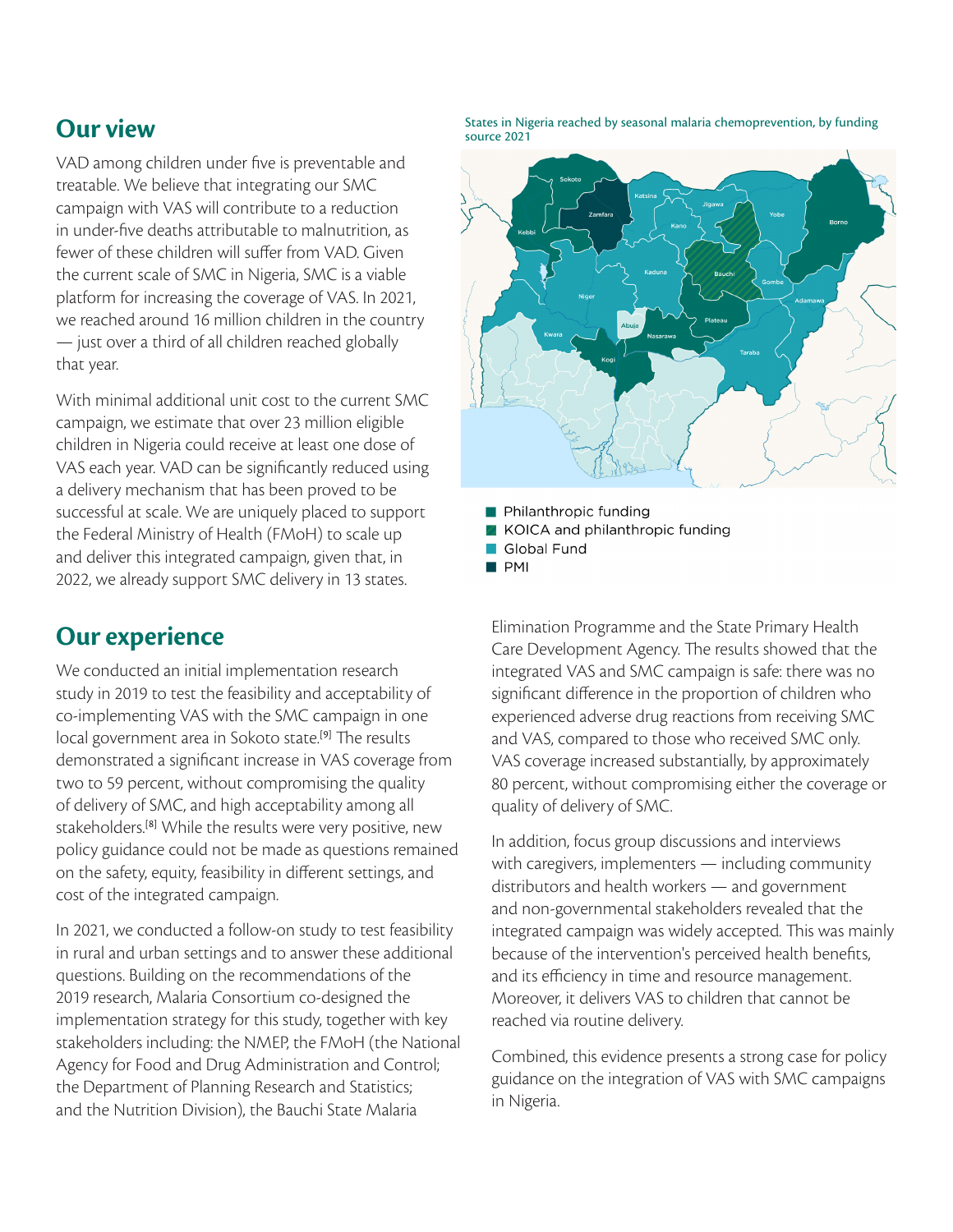#### **Recommendations**

We commend the national and state governments of Nigeria for their efforts in reducing VAD in children under five. We recommend that an integrated VAS and SMC campaign be scaled up to address coverage gaps to increase equitable access and reduce under-five mortality.

- 1. **New policy guidance advocating for the integration of VAS and SMC campaigns should be made.**  The evidence shows that integrated campaigns are safe, effective and can be delivered at scale, with minimal additional unit cost.
- 2. **National and state malaria programmes should work with the FMoH to promote the integrated campaign by incorporating it into the national public health programme.** This integration will ensure that eligible children receive VAS twice a year.
- 3. **Increased cooperation with UNICEF, Vitamin Angels and other key partners is needed to support the uninterrupted supply of vitamin A for the integrated campaign.** No eligible children covered by the SMC campaign should miss out on VAS due to a lack of supply.
- 4. **Implementers and donors should consider the lessons learnt from this research in terms of daily target-setting for community distributors.** Workloads should be balanced to maximise efficiencies for the integrated campaign.
- 5. **Mechanisms for prompt remuneration of personnel should be instituted.** Fair compensation is essential to staff motivation to carry out the campaign effectively.
- 6. **Field staff and community distributors that are deployed should be well resourced, trained, supervised and monitored.** Clearly defined roles and accountability measures are central to the success of the integrated campaign.